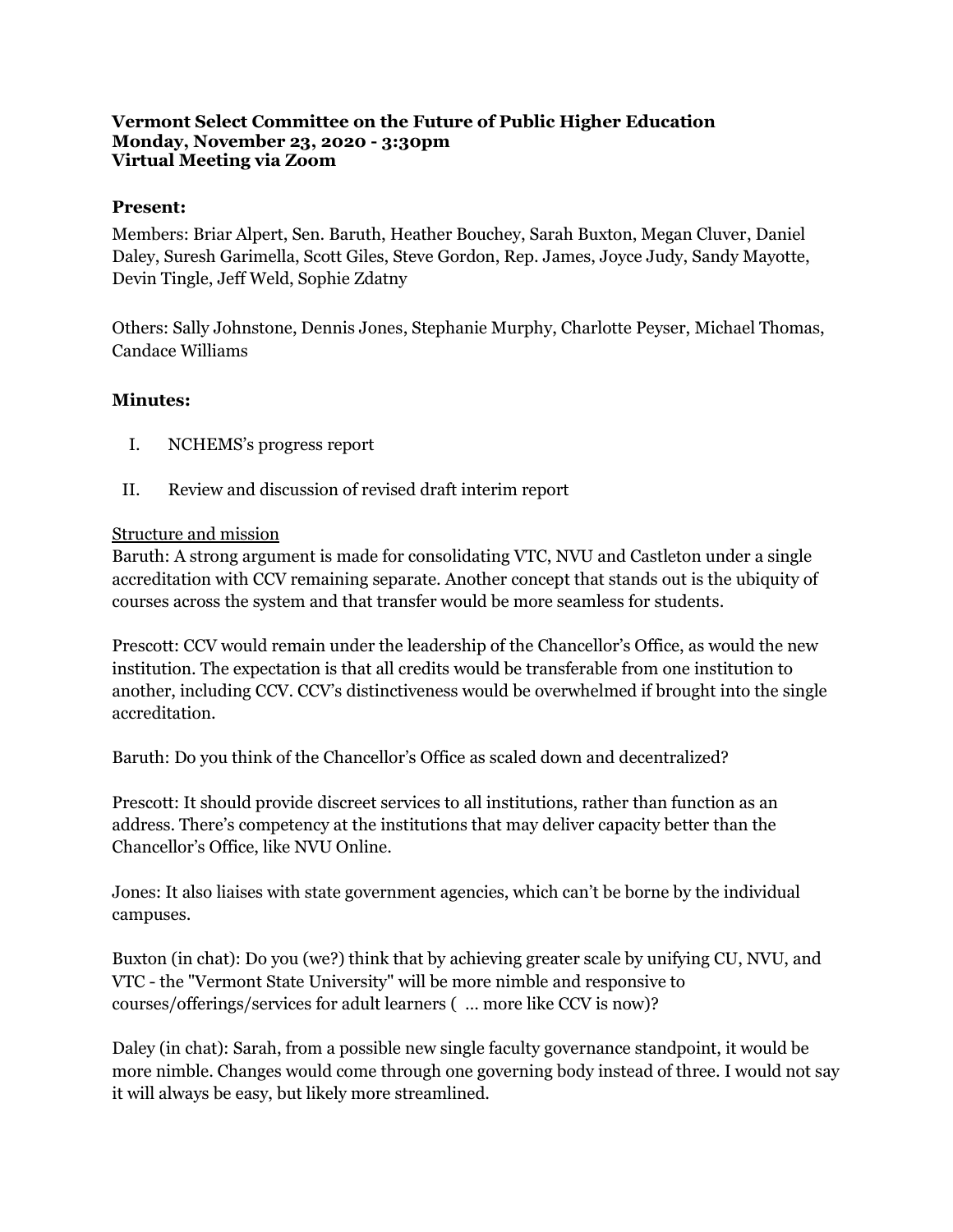Buxton: We should state that the unification of all four institutions was considered but not recommended.

Bouchey (in the chat): As an example/follow-up to Sarah's point, some readers may have questions about why we're not recommending aligning VTC to ccv, as opposed to the other fouryear institutions. this is a great discussion!

Mayotte (in chat): Than, this would reduce redundancy and eliminate administrative FTEs, correct?

James: Could you discuss the complexities of maintaining separate identities in this scenario?

Prescott: The VTC culture is different than NVU or Castleton, we suspect, but it's unclear if VTC could go it alone in the longterm. The cultural issues that make get in the way can be overcome by: common collective bargaining unit, in VTC's Task Force forward thinking, workforce connections.

Buxton (in the chat): I also urge us to characterize this as "unification", calling attention to the many strengths of the entities that would ultimately be shared by all, vs. "consolidation" which seems to suggest this action's singular aim is to reduce redundancies.

Jones: There are parts of VTC's enterprises that would help with the ubiquity this proposal is striving for. Culture variances are impacted most by leadership, which has the right tools. Not doing so would risk the economic bottom line and the need to distribute education across the state equitably.

Mayotte: Have there been any calculations done on the lowering of FTEs on the administration and faculty/staff sides.

Prescott: We have completed the administrative assessment and the data to do some the faculty/staff calculations is in the pipeline.

Daley: Any technical school has a significant amount of equipment costs that other institutions may not. NVU's faculty numbers have gone down significantly in recent years but eliminating programs doesn't always result in cuts to faculty.

Jones: We compared VTC to peer institutions and its very expensive to run.

Baruth: Seconds Sarah's suggestion of using the word "unification." With Act 46, we attempted to forecast the savings of consolidation. Many districts consumed the savings to cover deferred maintenance. I'm hoping the analysis on the savings is there. Where does that stand?

Prescott: We have run the numbers and identified comparable institutions and consolidated systems. We have identified gaps between funding levels and expenses that characterize individual institutions and their peers. In the unified system, there was a difference in \$40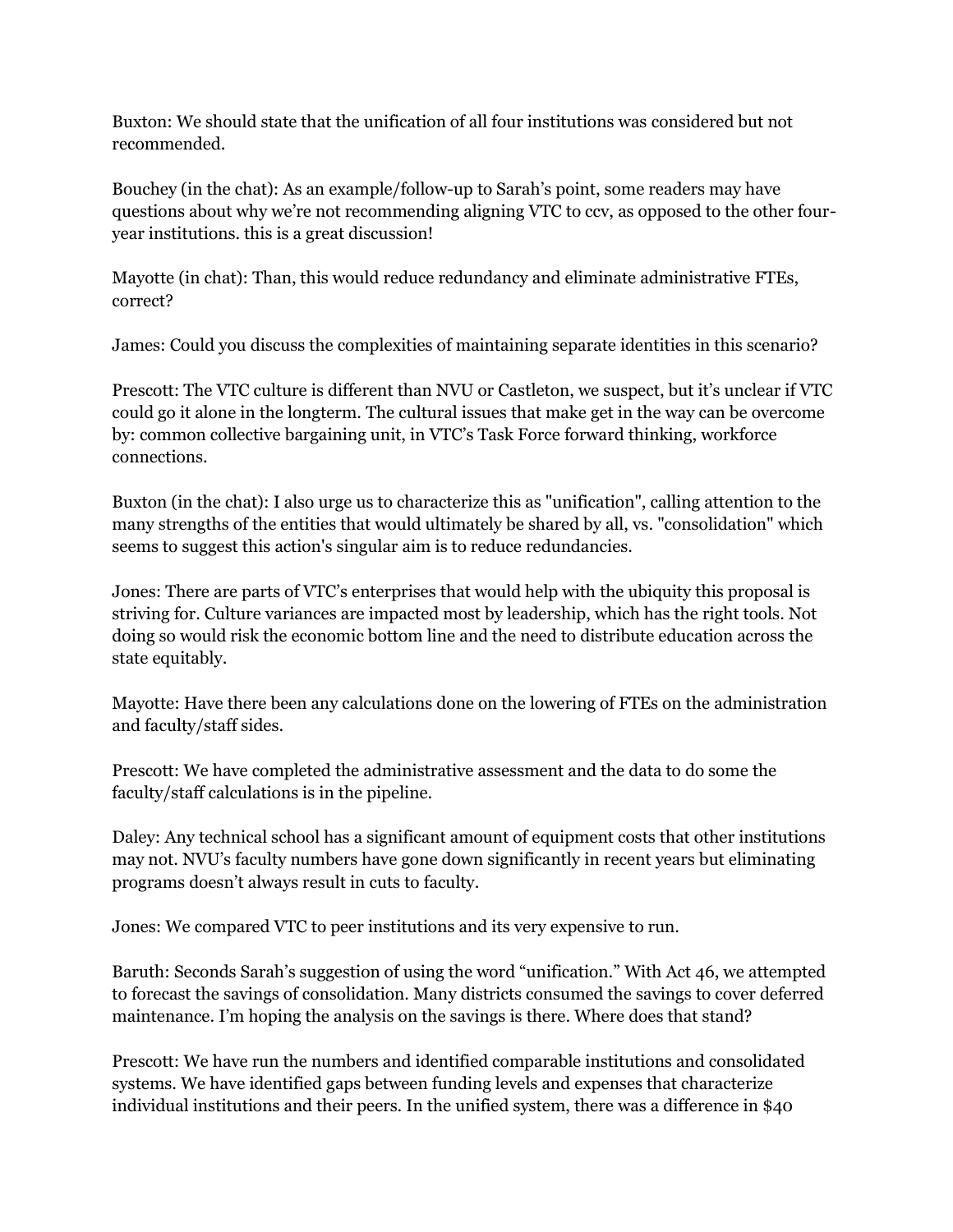million dollars annually. You wouldn't get this immediately, so \$20 million seems like a reasonable short-term savings estimate, although it still won't be overnight. In general, the institution expense categories that are much higher than peers are administrative and academic support. These might represent opportunities, as well. Will there be savings? I don't know, there may be good reasons for addressing deferred maintenance. Building a stronger system for the same money is at least partially positive outcome, as long as the system is viable in the longterm.

James (in chat): Would like to add my support to Sen. Baruth's note of caution about focusing too strongly in the report about specific dollar amounts that might be saved, particularly if those are ballpark estimates based on similar postsecondary institutions in other states. It seems our goal is a strong, efficient, transformed institution that meets state goals and is financially stable — a wise investment of taxpayer dollars within our appropriated dollars.

That may or may not = "savings" or reduced expenditures, especially to a specific benchmark included in the report.

Mayotte: These efficiencies are exciting, maybe they should be described as opportunities for new directions, rather than savings.

Buxton: It's appropriate to present recommendations that help the reader learn what goal it supports.

Buxton (in chat): If we still have time before moving on, can we discuss if there should be attention paid to in-person vs. remote learning between the proposed 2 institutions?

Prescott: The benefits of online learning is not widely agreed upon among faculty and staff in the system. But we're sympathetic to some students who are struggling to manage as well as they might have in-person. There should be sufficient, accessible support services for students throughout their entire academic pathway.

Jones: The reality of delivering ubiquitous programming includes a combination of in-person and technology-enabled options. How do you effectively use technology with plenty of hightouch interaction built in that support student success? That means departments of faculty that are distributed across multiple sites.

Buxton (in chat): So it sounds like it's possible that the unified institution may have many more students enrolled who don't actually live on campus. For example, if I live in Mendon and take 80% of courses online (mix of courses from the new entity and CCV) -- and travel to VTC 1x week for a lab, I can still pursue that degree/opportunity. Whereas, the former model, my degree at VTC might have required me to live very close or on the campus to complete the degree.

Giles (in chat): Scale offers potential benefits to faculty (larger department/intellectual community) and to students (more frequent availability of required but lower enrollment courses that may be available once a year at a campus but 4 times a year in the system).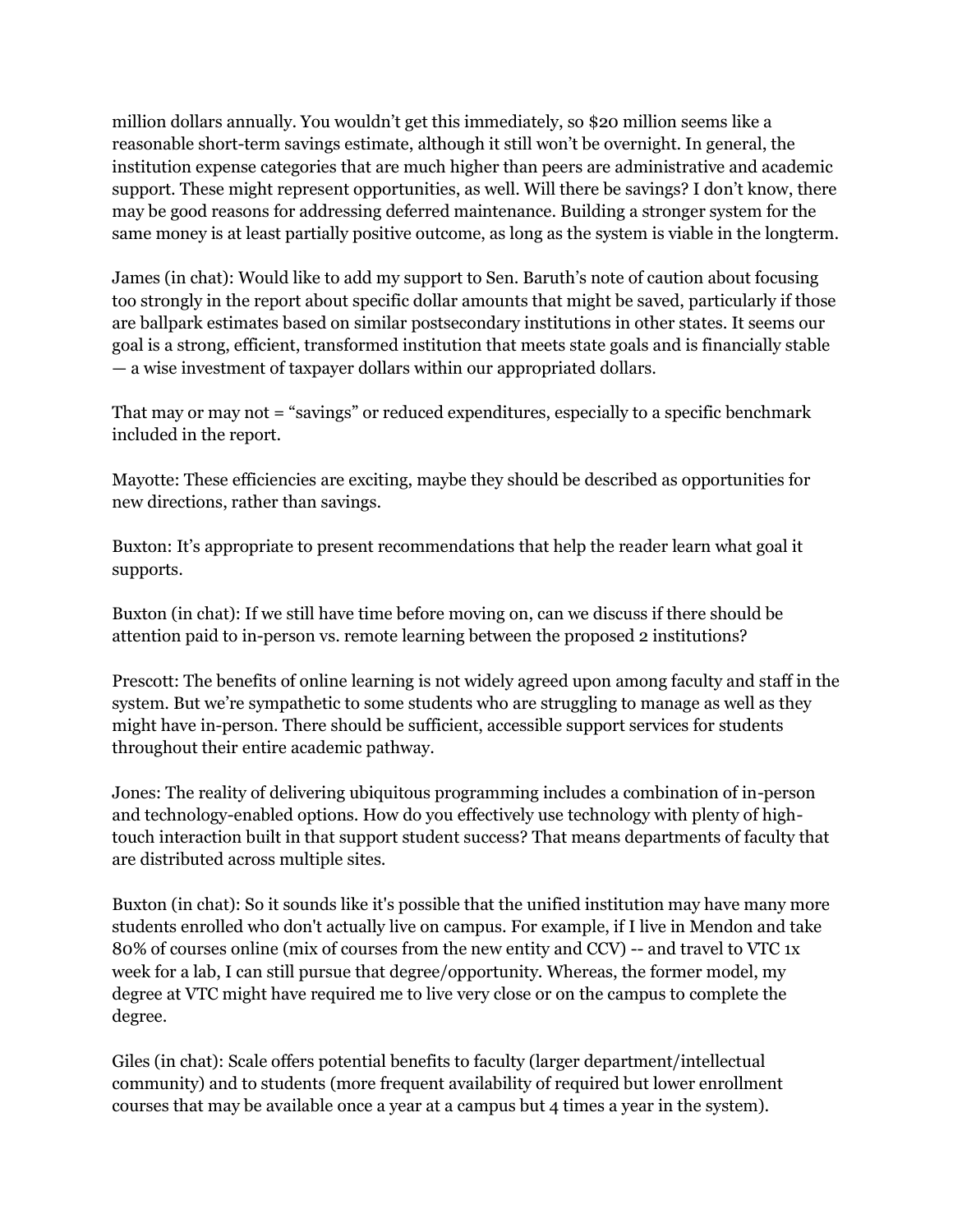Alpert: Appreciates figure 5-7 that get at unmet demand. Is it our role to steer VSC to better match the needs of the state? How should that play out in the new system?

Jones: There are fields that the state is underinvested in. But you can put a program in place that students don't show up for.

Zdatny: VTC responds to employer needs by creating new programs and employers can offer incentives but it's still a challenge to attract students, especially if they include subjects that students struggle with like math and engineering.

Daley (in chat): Well said Sophie. A large majority of students come to our institutions because they are attracted to a particular program and hope ultimately they will be able to find a rewarding career in that area.

Bouchey: We've been doing work on career pathways and educating students beginning in middle school. If we were able to simplify the options through the unification, it could make those transitions easier.

Mayotte: Let's not lose sight of certificate programs for lifelong learners who need to retool after a few years.

Weld: We need to make sure "unification" is a genuine statement. We could be creating confusion in the marketplace with potentially confusing rebranding. We need to keep our customers in mind. It's less about institution unification and more about programmatic unification, it seems to me.

Gordon: Program cost has to be competitive to attract students. It would be helpful to move the savings information into an earlier section of the report. The word "consolidation" reflects change and reduction of expenses. "Unification" doesn't sound like change. A lot of people do want to drive toward consolidation and cost savings.

Daley (in chat): To Jeff's point, NVU was a relative success. We were given a 5-year window to unify and we made tremendous strides in just two years. We are on target to balance our budget, and actually ended this past fiscal year with a small surplus. It takes time to make these changes, and the progress was slow, but positive.

### Resource allocation

Daley: There are specific figures cited. Where did they come from as a starting point?

Prescott: We looked at the report the Chancellor's Office made to its board. We worked from that and tried to assess, based on our savings analysis, and strike an appealing balance.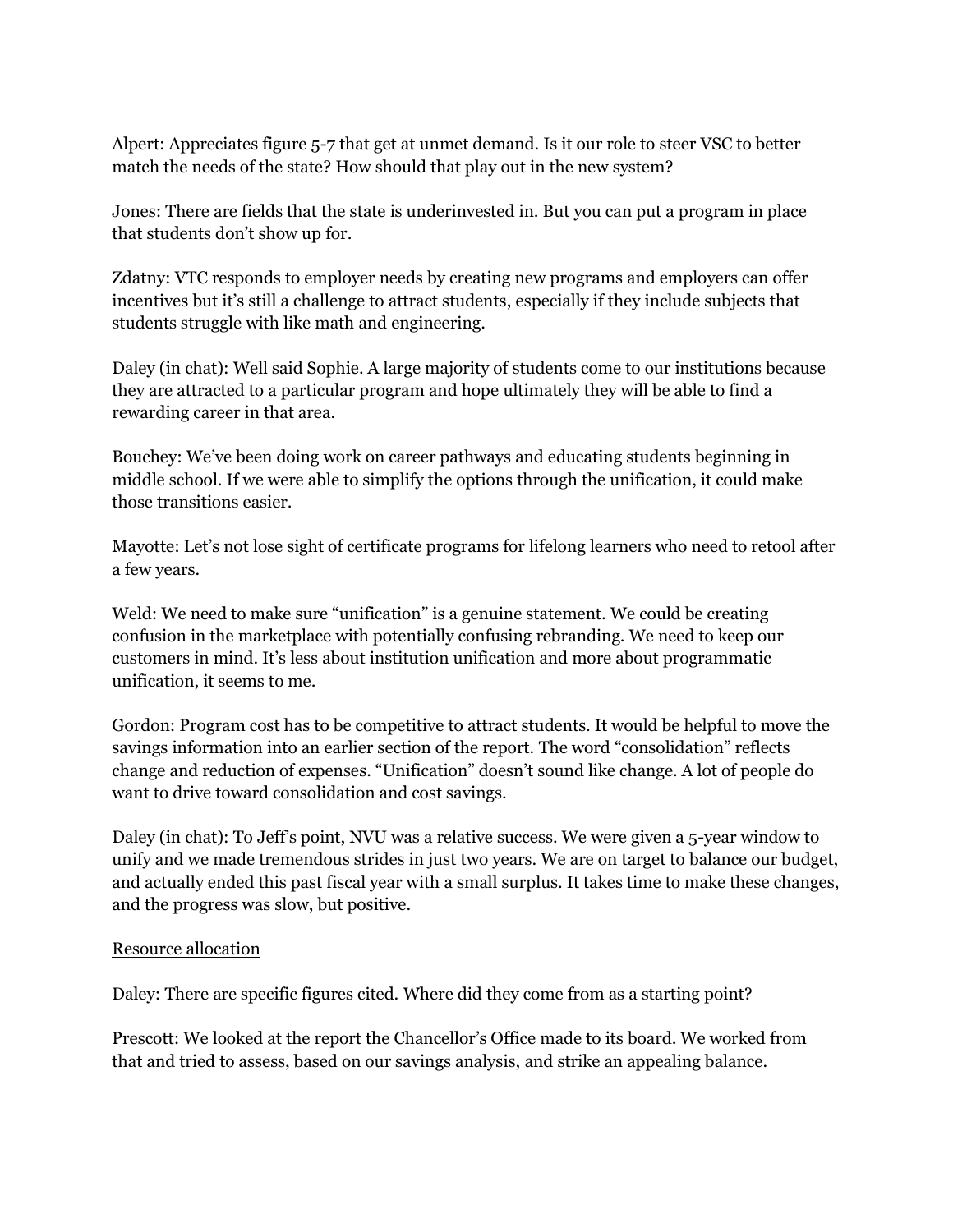Baruth: I'm glad that Select Committee will make this statement, acknowledging the other priorities of the state.

Jones: We must be clear that money from the legislature won't buy more of the same. The system has to come out the other side looking much different and responding the students' and state's needs. The system's contribution are the efficiencies and savings.

James: Could you talk about the role of the work study program at VSAC?

Prescott: This idea deserves a full airing. There are concerns over the structure and its implementation, etc. It starts with the affordability standard and the way we can measure affordable, high quality investments. It includes a level of work that doesn't detract from the students' commitments and that would further embed learning and success.

Jones: As we think about using resources and aligning them with goals, we've heard the importance of earn and learn opportunities. This work study program takes some of the ideas of the federal program, removes some limitations and adds a few requirements. It links work more meaningfully to the academic experience. WA has a similar program. It's one way to get private sector funding into the system.

Buxton (in chat): I worry about adding another work-based learning model to our menu at this point in VT. We are still struggling to build more robust paid internships (also with credit) and registered apprenticeships. This needs to be flushed out more before it's endorsed by the committee.

Giles (in chat): This would be complex but could be an opportunity to re-engage the business community (Vt. Business Roundtable).

Jones: A consolidation of work-based learning programs may make sense.

Mayotte: While we want interns, if we're going to invest resources in the student, I want them for a longer period of time than 2-3 months.

Buxton (in chat): That's very much what we are hearing from employers too.

Especially with internships (vs apprenticeships which require a minimum of 2000 hrs of work)

Garimella: What is said in the executive summary will be very important. It gets confusing to describe recurring and one time costs. It'll be useful to keep them separate as much as possible.

Garimella: Clarify. You can't earn credit and be paid.

Jones: You can find a way around that.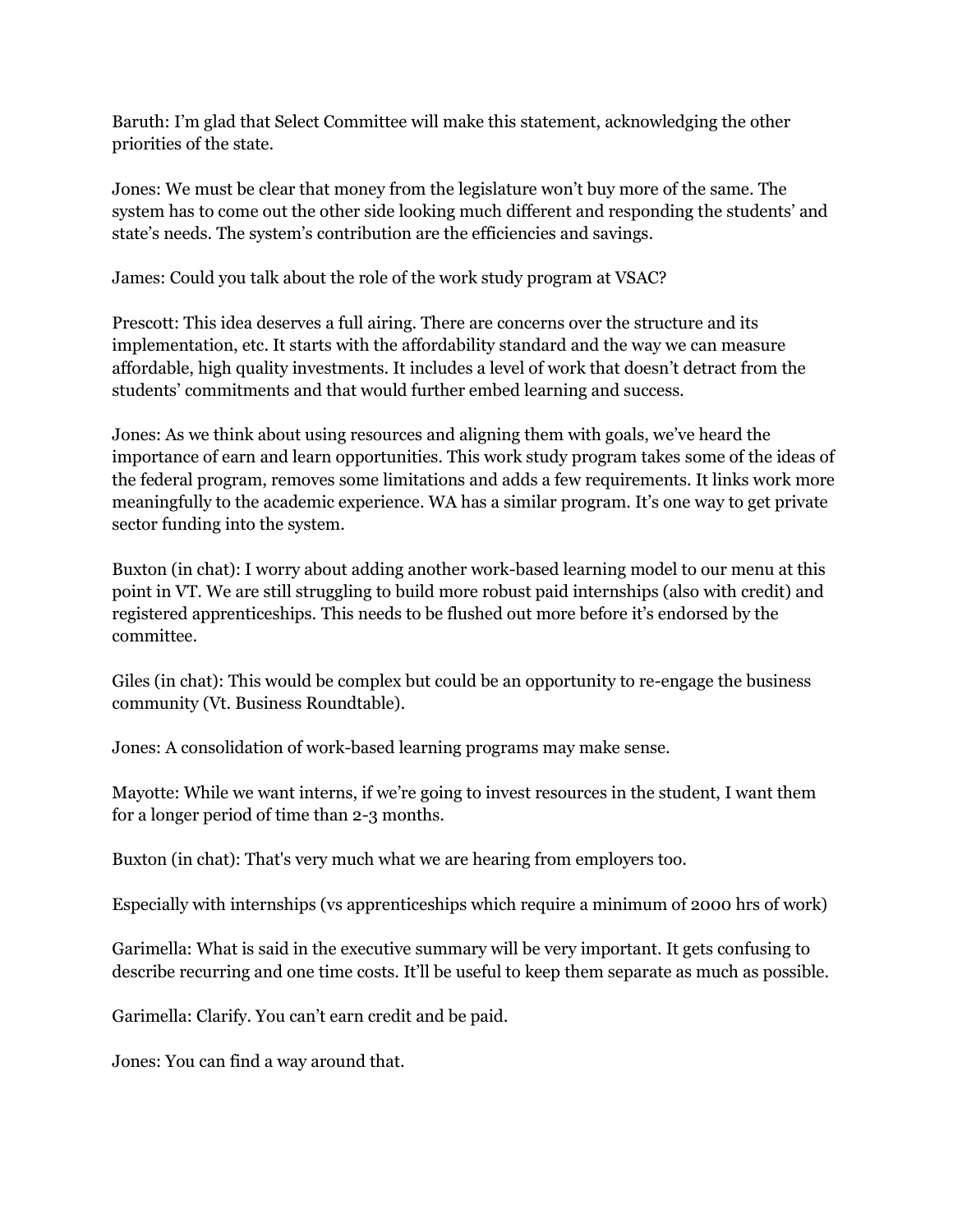Jones: We will also clarify how recurring and one time costs will play out over multiple budget sessions.

# Administrative Coordination

Mayotte: You had me at hello with this section.

Giles: You'd want to set up an MSO. I don't think selling the services to others will happen in the short-term. It's a laudable goal but I don't know it's achievable.

Jones: It's not a short term step but doing that set of functions requires real expertise. How you create a

Giles (in chat): There may be lessons to be learned from the Green Mountain Higher Education Consortium (Middlebury, Champlain, St. Mike's), [https://gmhec.org/.](https://gmhec.org/)

Gordon: Have you seen it work?

Jones: Private sector organizations have put together consortia that work. Public sector tend to create an operations department within a system/organization. There's a lot to be said for the operation and the optics of it.

Buxton: It feels a little too far for the size of the state and system. When you have to call a vendor rather than a co-worker, or build relationships with HR, it seems like that should be part of day-to-day interactions. What would collaboration with UVM look like, as opposed to collaboration with all organizations?

Jones: Some examples:

- Research management, where UVM has deep connections and capacity
- Food services contracts but UVM gets better deals than VSC

Buxton: What would risk management look like? I support one or two items on this list but I'm wondering about the low hanging fruit like procurement, contracts and areas where scale matters.

Jones: There are examples where on campus support is necessary. CT is doing lots of back office operation at the CSCU office level. They're finding good ways to centralize some things and maintain presences on site for others.

Buxton: The approach to business relationships should have a customized approach and be a part of leadership.

Cluver: I would be concerned about outsourcing to other institutions earlier on but in terms of providing a standard set of services, it has been demonstrated to provide cost savings and a shift away from compliance issues. The way Dennis has described it is as redefining roles and